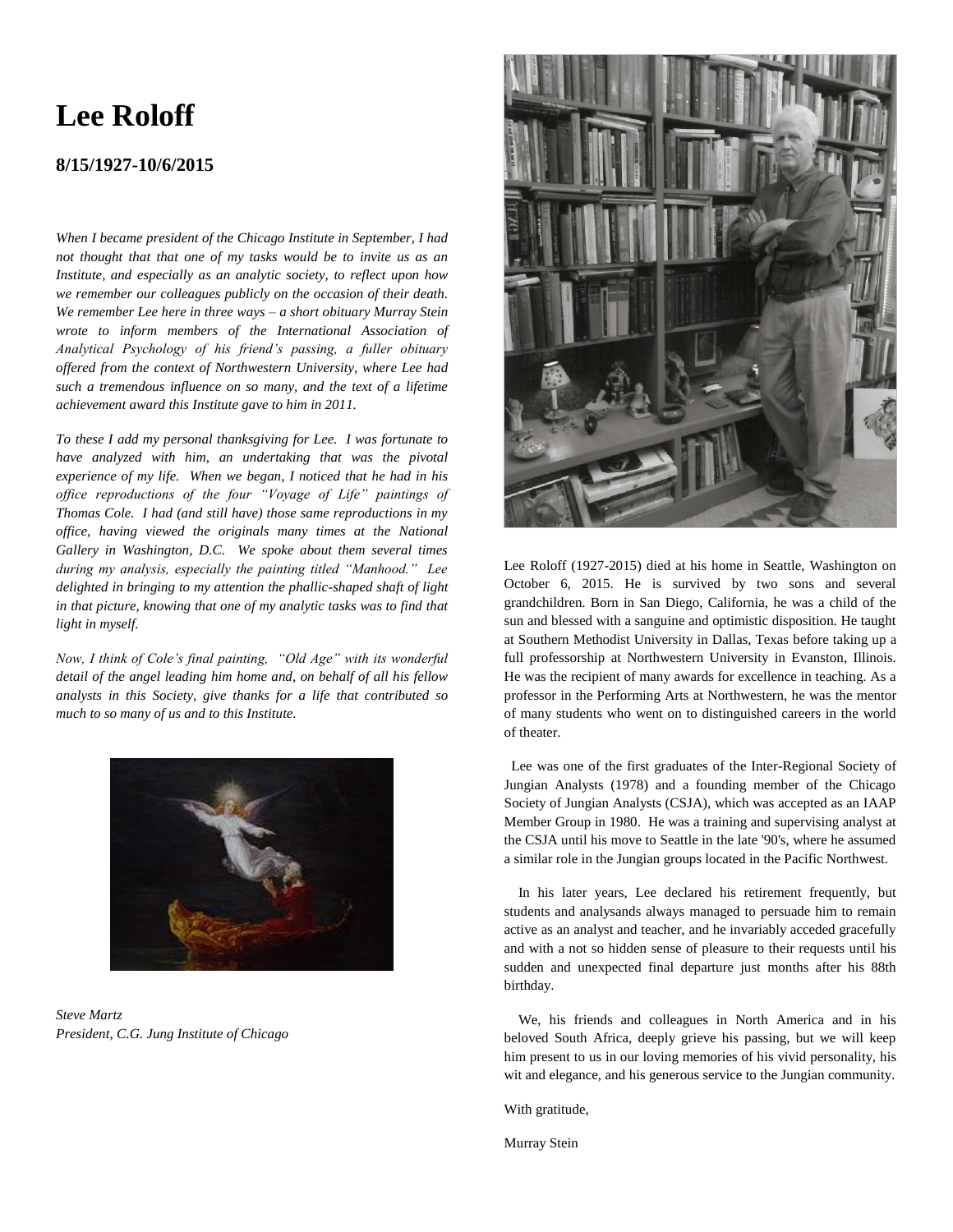#### **Obituary notice from Lee's former student, Judy Hamera:**

Dear NU and Performance Studies Friends,

First, I apologize for using FB to inform any of you who do not yet know of the sad news of Lee Roloff's death last Tuesday. He was my beloved dissertation advisor and friend. Today I wrote an obituary and sent it to the National Communication Association, to his disciplinary home, to CRTNet, its listserv, and to the Northwestern U Archive that holds his personal papers. As he was an NU alum, I will send it to the Alumni Association as well. The current obituary- clearly lovingly written by his fellow Jungian analyst Murray Stein- has some errors. I wanted to correct them, as well as publicly commemorate Dr. Roloff's scholarly and creative achievements. The text is below. If you have any suggestions of other places I should send this, please let me know. Thank you in advance at this sad time.

Leland ("Lee") H. Roloff (b. 1927), Professor Emeritus of Interpretation and Performance Studies at Northwestern University, passed away at his home in Seattle, WA on Tuesday, October 8, 2015. He received his B.A. in Speech from San Diego State University, an M.A. In Literature from Northwestern, and his PhD in Communication (Interpretation) from University of Southern California under the direction of Janet Bolton. After teaching at Occidental College and Southern Methodist University, Lee Roloff

joined the Interpretation faculty at Northwestern in 1968, offering courses in the analysis and performance of literature, particularly poetry. He was especially well known for creating and teaching courses in performance art, challenging students to produce multimedia, imagistic pieces that moved lyrically, disrupting conventional narrative. His classes were famous for inspiring students

to think deeply about the affective and imaginal work



of performance, and for pushing beyond convention to generate more compelling and exacting expression. A formidable performer and critic, he combined playfulness and gravitas in equal measure. His textbook, *The Perception and Evocation of Literature* (1973) articulated his commitment to performance that evokes rather than denotes, and to close critical reading that attended to the affective as well as stylistic dimensions of literary texts. In midlife he trained as a Jungian analyst, receiving his diploma in Analytical Psychology in 1978 and maintaining an active psychoanalytic practice until moving to Seattle after retiring from Northwestern in 1991. His Jungian perspective informed his work as an author and critic; he was an active discussant of contemporary drama in the "Play Talks" initiative of the award winning Steppenwolf Theatre and published actively in journals of analytical psychology, drama therapy, and storytelling. He was an inspiring advisor of doctoral and undergraduate students in Interpretation, Performance Studies, and the Interdisciplinary PhD in Communication Studies. and his mentees include well known directors, artistic directors, performance and

visual artists, and university faculty. He remained active in retirement, giving lectures and performances in the Seattle area.

Above all he was a deeply generous mentor, ever alert to the reality that scholarly production was an affective, social enterprise. He will be deeply and profoundly missed for his fearless advocacy of performance as a mode of personal and social exploration, for his elegant and compelling presence, for his energetic embrace of new media in performance practice, for an evocative pedagogical style that continues to inspire his former students, and for a restless intellectual and aesthetic curiosity that made him impatient with convention.

### **The following statement is from the Lifetime Achievement Award, given to Lee by the Institute in 2011:**

The Board of Directors is pleased to recognize Lee Roloff for his commitment and generosity of service to the Chicago Society of Jungian Analysts and to the C.G. Jung Institute of Chicago:

• Who earned his Doctor of Philosophy from the University of Southern California in 1967 and his Diploma in Analytical Psychology from the Interregional Society in 1978, and who provided pivotal support to June Singer and leadership in the development of both the Public and Analytic Training Programs while serving as the public face of Jungian psychology in Chicago with his thoughtful and eloquent words;

• Whose illustrative academic career as professor at Northwestern University spanned forty years during which he taught Performance Art, Archetypal and Psychological Approaches to Literature, Literature in the Therapeutic Setting and seminars in creativity, creative imagination and the performance of psyche in culture while authoring articles on these topics as well as the book, "The Perception and Evocation of Literature".

• Whose career included his practice as a diplomate psychoanalyst working with artists and other professionals seeking an expanded sense of creativity and individuation, teaching the fundamentals of archetypal psychology and its approach to myth, fairy tales and dream analysis as a training analyst for over twenty-five years, and lecturing nationally and internationally on these topics--including an extensive stay in South Africa where he fostered the study of Jung.

• Whose career included his life as a poet, playwright and performer, including a play about Alfed Stieglitz and Georgia O'Keeffe commissioned by the Art Institute of Chicago, and who created and nurtured for years "The Play Talks" at Steppenwolf Theater;

• Whose dedication to the life of psyche informed his role as a spiritual and intellectual mentor to numerous students at Northwestern University and to candidates in the Analyst Training Program, as well as to people who were lucky enough to hear his public lectures, all of whom continue to recount how his caring and creative gifts as a mentor deeply affected and inspired their lives;

• Whose uninhibited enthusiasm for life found expression not only in his analytic, academic and artistic lives but in his private life through caring for his two sons, Peter and Kent, and creating happiness together with his life partner, Bill.